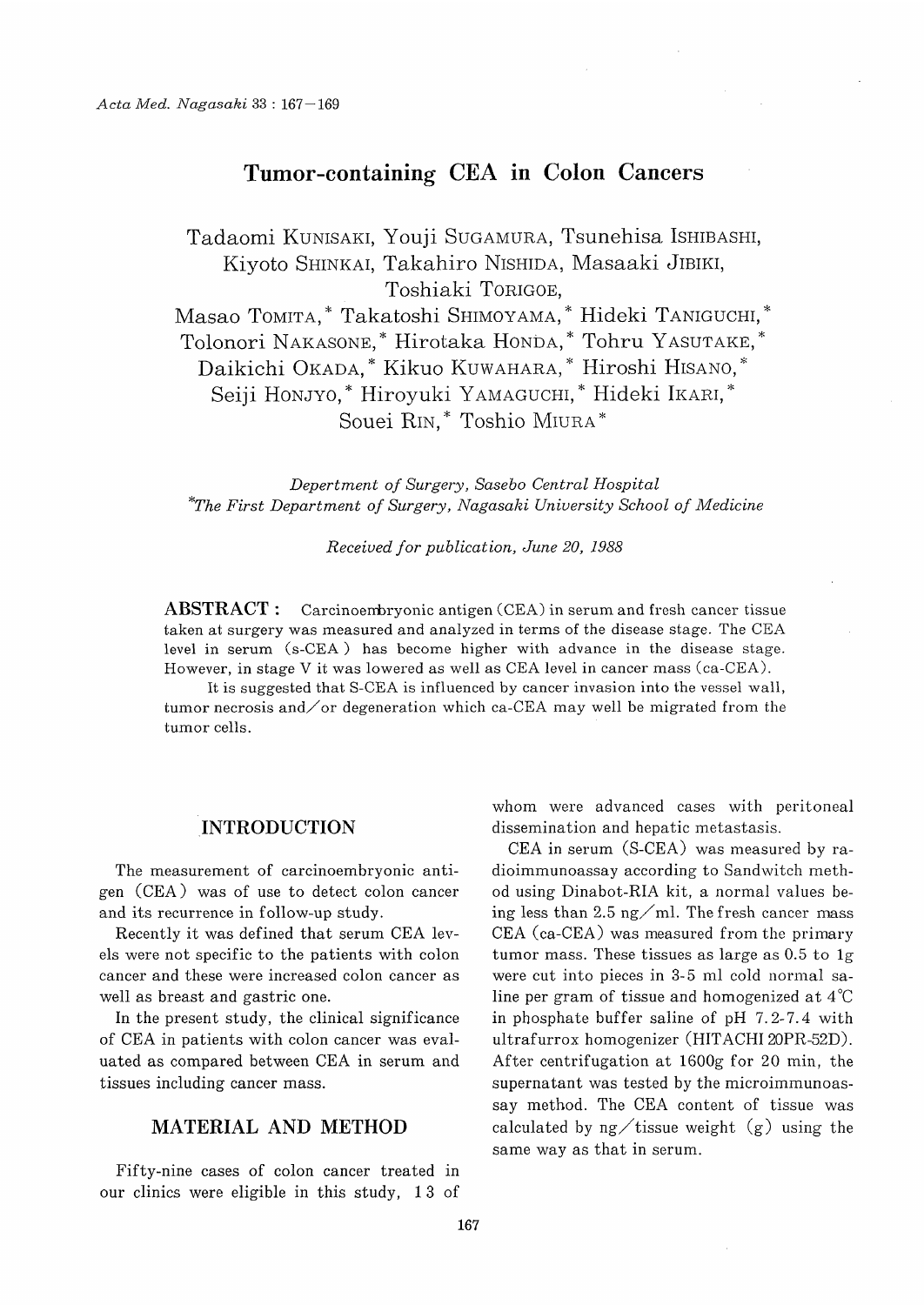

Fig. 1. Relationship between  $S - CEA$  level and tumor location, showing that  $S - CEA$ levels are not specific to the tumor locations.

#### RESULT

S-CEA levels were compared in association with tumor locations as shown in Fig. 1.

According to the tumor location, S-CEA levels were compared as shown in Fig. 1. There was no characteristics of the tumor location among the right colon, left colon and rectum.

In view of the histologic stages, S-CEA was increased with advances in the disease stage, in particular it was pronounced in Stage V. On the contrary, it was somewhat lowered in Stage I and II as indicated in Fig. 2. However, in this study ca-CEA values in cancer mass was measured and compared with those in serum. The results were shown in Fig. 3. According to an increase in S-CEA values, ca-CEA levels were raised. The ca-CEA values were significantly higher than S-CEA one.

However, the S-CEA values of more than 10  $ng/ml$  were not necessarily proportional to ca-CEA. The values of more than 10 ng/ml in ca-CEA were lowered rather than those in S-CEA. In advanced cases with peritoneal dissemination and hepatic metastasis, both of CEA levels did



Fig. 2. Relationship between S-CEA levels and histologic stages, indicating that  $S - CEA$ is increased with advancing histologic stages.



Fig. 3. Relationship between CEA levels in serum and cancer mass indicating that in advancing stage both are reduced.